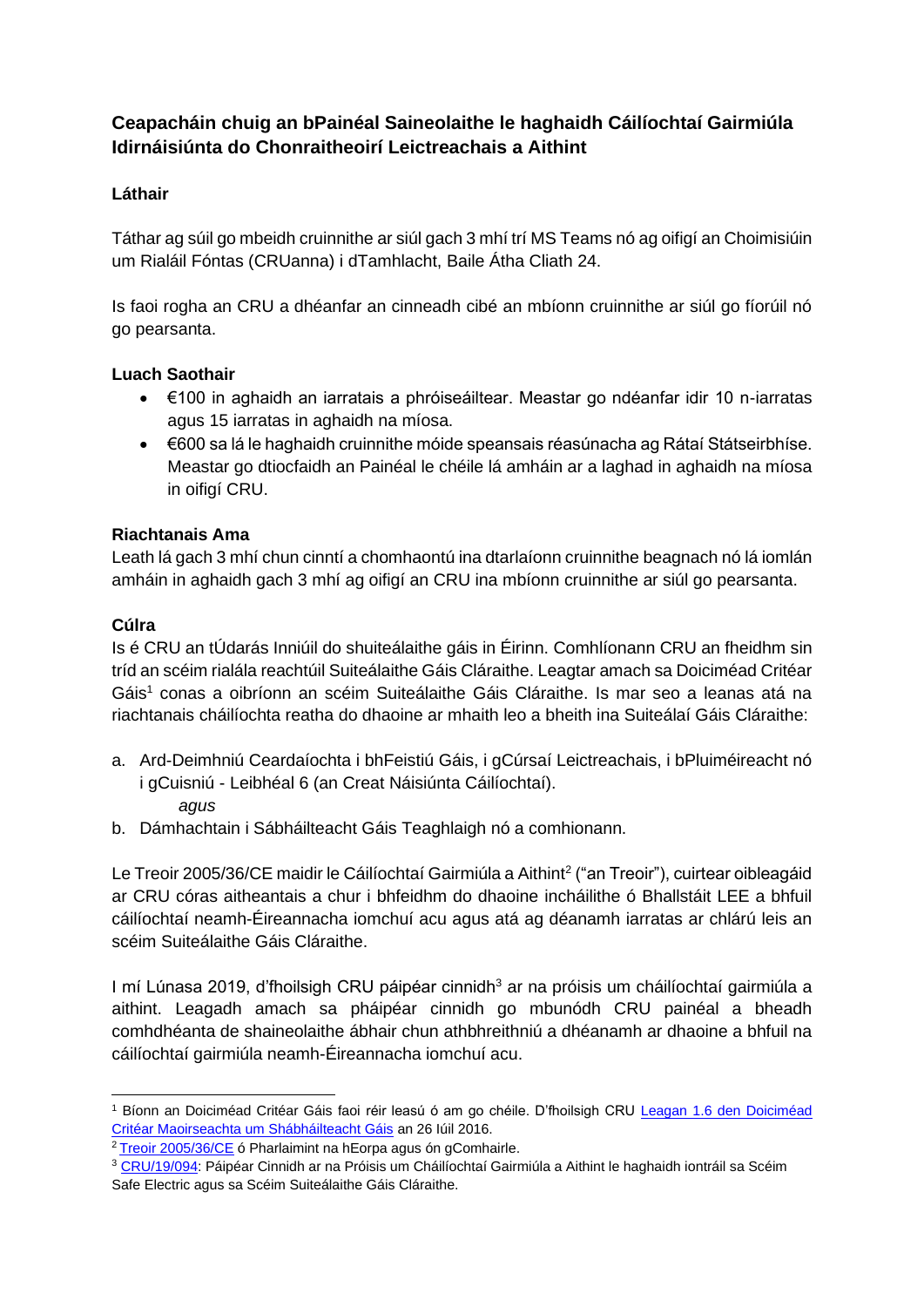#### **An Painéal Saineolaithe**

Is é feidhm an Phainéil athbhreithniú agus measúnú a dhéanamh ar na hiarratasóirí ó thaobh na nithe seo de:

- Cáilíocht Ghairmiúil/Cáilíochtaí Gairmiúla
- Oideachas agus oiliúint a gnóthaíodh tar éis cáiliú
- Taithí oibre ghairmiúil.

Ní mór don Phainéal gach iarratas a scrúdú laistigh den tréimhse fhorordaithe agus de réir na gceanglas eile arna leagan amach sa Treoir.

Beidh ar iarratasóirí foirm iarratais a líonadh isteach ach sonraí ábhartha a thabhairt maidir lena gcáilíocht/gcáilíochtaí agus lena dtaithí ghairmiúil. Beidh sé mar ról ag an bPainéal Saineolaithe ("an Painéal") athbhreithniú a dhéanamh ar na hiarratais agus a mheasúnú cé acu is amhlaidh nó nach amhlaidh gur thaispeáin iarratasóirí go bhfuil an inniúlacht chuí acu le haghaidh clárú leis an scéim Suiteálaithe Gáis Cláraithe.

Cuirfidh an Painéal cáilíocht/cáilíochtaí an iarratasóra i gcomparáid le liosta d'ábhair bhunriachtanacha/de thorthaí foghlama na cáilíochta Éireannaí inghlactha/na gcáilíochtaí Éireannacha inghlactha lena mbaineann. Más ann d'aon difríochtaí suntasacha (easnaimh) idir cáilíocht(aí) an iarratasóra agus na hábhair bhunriachtanacha/na torthaí foghlama, measúnóidh an Painéal cé acu a chúitíonn taithí oibre ghairmiúil an iarratasóra na heasnaimh sin nó nach gcúitíonn.

Cinnfidh an Painéal ansin an gá bearta cúitimh a chur i bhfeidhm nó nach gá. Áirítear leo dul faoi thriail inniúlachta nó tréimhse oiriúnúcháin a chur i gcrích.

#### **Sonraíocht faoin bPearsa**

*Bunriachtanach*

- Taithí oibre ábhartha atá bainteach le tionscal iartheachtach gáis nádúrtha/gáis pheitriliam leachtaigh (LPG) na hÉireann
- Eolas/taithí ar cháilíochtaí gairmoiliúna Éireannacha printíseachtaí go háirithe sa phluiméireacht, sa chuisniú, san fheistiú gáis agus i gcúrsaí leictreachais
- Eolas oibre ar chaighdeáin, ar chóid chleachtais agus ar an dea-chleachtas idirnáisiúnta lena mbaineann sa tionscal gáis
- Tiomantas do rúndacht agus do shábháilteacht an phobail.

#### *Inmhianaithe*

- An-eolas oibre ar an scéim Suiteálaithe Gáis Cláraithe
- Eolas/taithí ar na cáilíochtaí gairmoiliúna agus na caighdeáin ghairmoiliúna atá i bhfeidhm i mBallstáit LEE agus/nó i dtríú tíortha, go háirithe iad sin a bhaineann le gás, le pluiméireacht agus le cuisniú
- Eolas/taithí ar cháilíochtaí gairmiúla nó acadúla a aithint
- Taithí roimhe ar chomhairle a thabhairt maidir le hearnálacha suiteála gáis, mar shampla mar shaineolaí ábhair